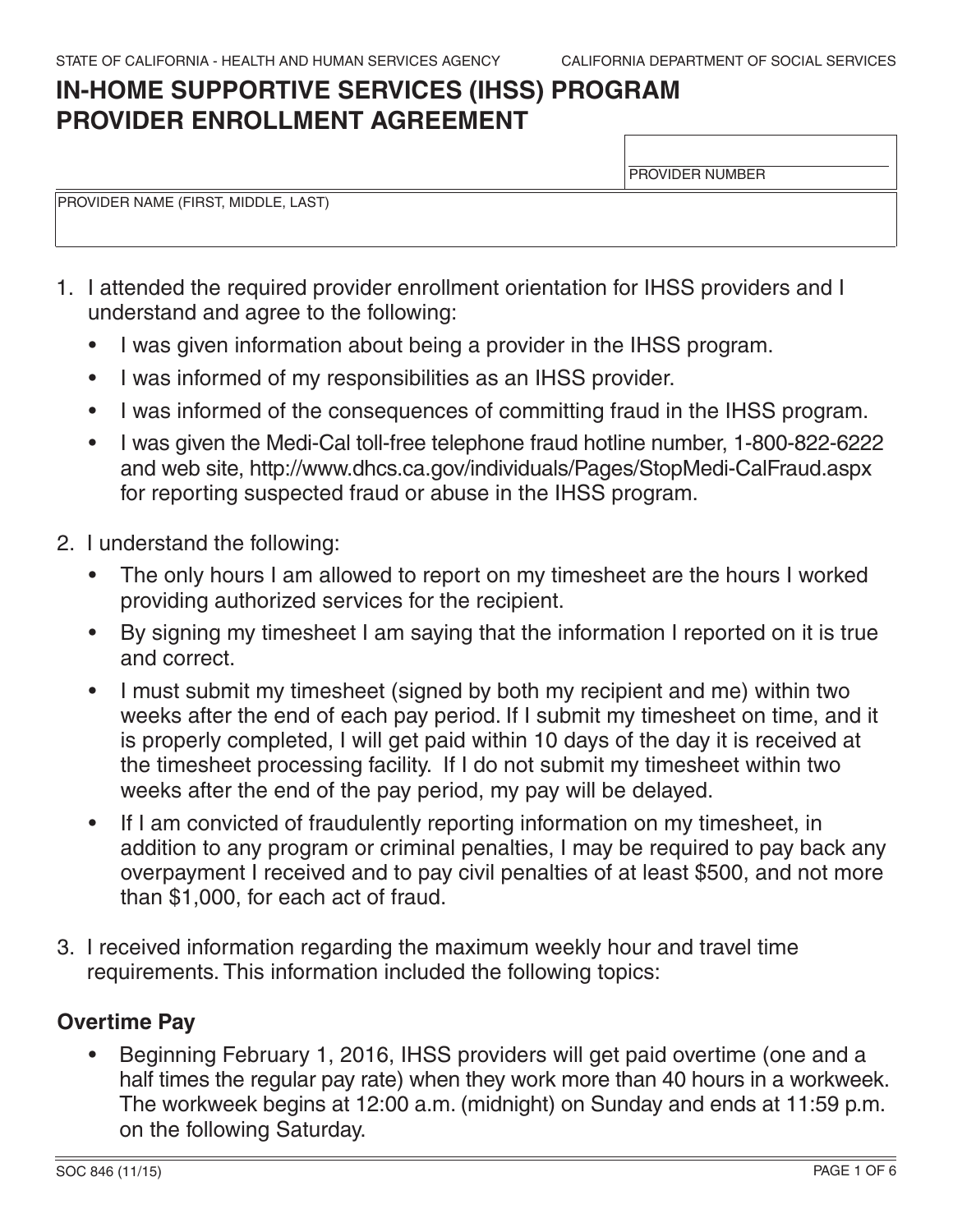## **What Does My Recipient's "Authorized Weekly Hours" Mean?**

My recipient's authorized weekly hours mean his/her monthly authorized hours divided by four. For example, if my recipient is authorized to receive 125 hours of service monthly, my recipient's authorized weekly hours are  $125 \div 4 = 31$  hours, 15 minutes.

### **Maximum Weekly Hours**

The maximum weekly hours amount is a guideline that tells me the highest number of hours I can work in a workweek so my recipient can budget his/her service hours in the month to ensure all his/her monthly service hours are received.

• If I work for just one recipient, the maximum hours that I may work in a workweek is my recipient's monthly authorized hours divided by 4. However, since most months are slightly longer than 4 weeks, I will work with my recipient to spread his/her hours throughout the month to make sure he/she has enough hours of service at the end of the month.

*For example:* There are 31 days in the month of December. If I work for just one recipient, and she receives 100 monthly authorized hours, my maximum weekly hours are 25 hours (100 monthly authorized hours divided by 4). However, since December is actually 4½ weeks, my recipient would need to decide how many hours to take away from each of the first four weeks in order to have enough hours left for the last few days at the end of the month. My recipient could, for example, set up a schedule for me to work 22 hours in each of the first four weeks of December, which would leave her with 12 authorized service hours left over for the final few days of the month (22  $X$  4 = 88 hours;  $88$  hours  $+12$  hours  $=100$  hours).

- many hours each of us will work. My recipient may divide his/her total authorized If I work for just one recipient and he or she has other providers, my recipient must make a work schedule for me and the other providers to determine how hours among his/her providers as he/she sees fit.
- 66 hours. **Each of my recipients must make a work schedule for me to**  • If I work for more than one recipient, the maximum number of hours that I may claim in a workweek for all of the time I work for all my recipients combined is **determine how many hours I will be working for each of them so I can make sure that I do not work more than 66 hours per workweek.**

### **Changing the Number of Hours I Work Each Week: What My Recipients Can and Cannot Do**

*Switching hours*

 with another provider in a particular workweek in order to ensure that the recipient If my recipient has one or more other providers, I may "switch" some of my hours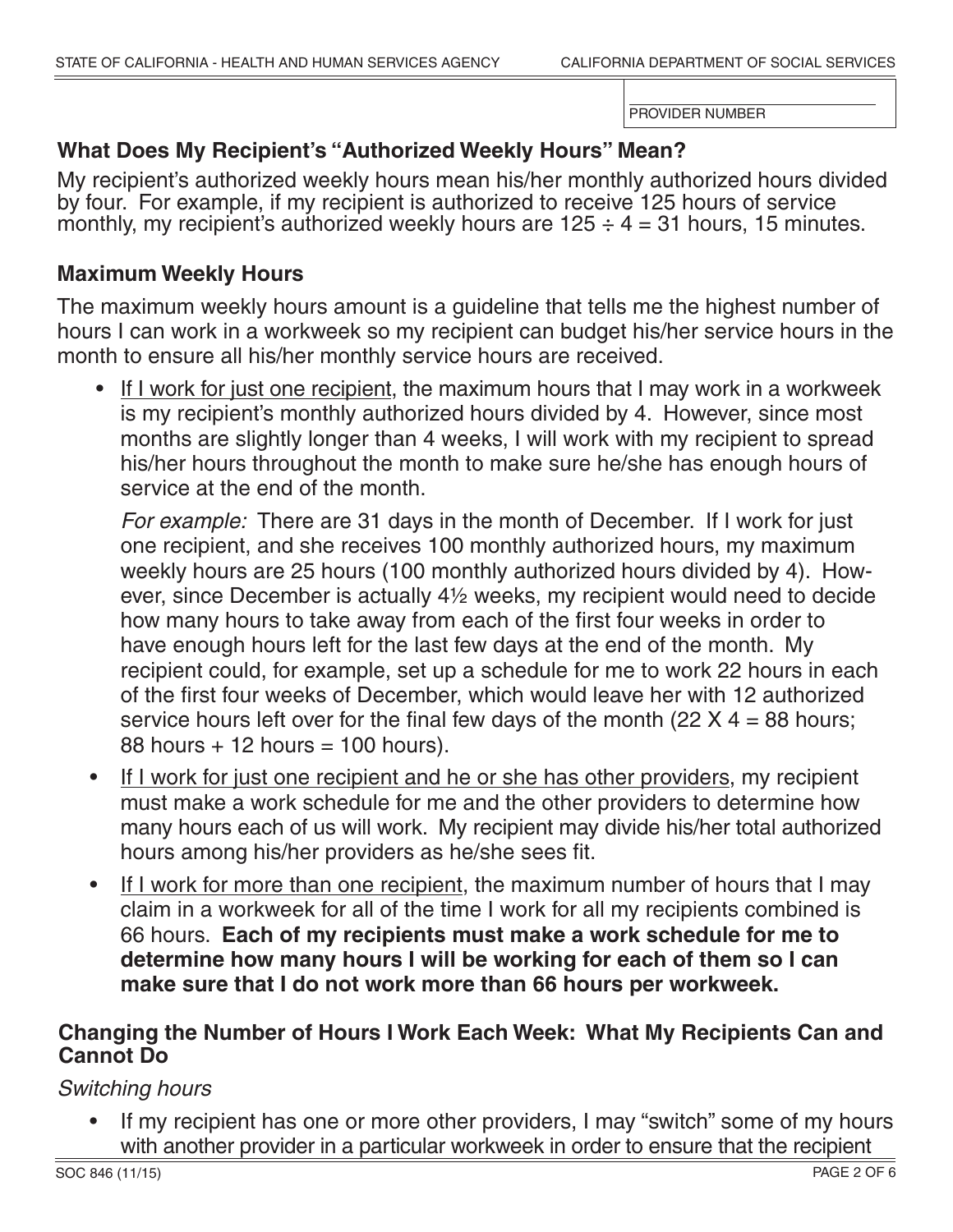receives all the hours to which he or she is entitled for the week. This means that another one of the recipient's providers may work any of my hours while I work any of his/her hours for the particular week. As long as no provider works more than my recipient's weekly authorized hours, this will not cause a violation even if the other provider usually works overtime and I usually don't (so for this one week, I will have overtime).

*If I am asked to work more than my maximum weekly hours:*

- If I work for more than one recipient, my recipients cannot ask me to work more than my 66 maximum weekly hours. If a recipient wants me to work more hours and doing so would put me over 66 hours, he/she will have to get another IHSS provider to work those additional hours.
- If I work for only one recipient, my recipient can ask me to work more than my maximum weekly hours. In that case, I would have to make sure to balance out these additional hours by working fewer hours in another week of the month in order to avoid exceeding my recipient's monthly authorized hours.

### *If I am asked to work more than my recipient's authorized weekly hours:*

- A recipient can authorize me to work more than his/her weekly authorized hours without asking the county for approval as long as the authorization does not cause me to work:
	- o More than 40 hours for him/her in a workweek when he/she is authorized 40 hours or less in a workweek; or
	- o More overtime hours in the month than I normally would, based on the total overtime I work for all of my recipients.
- recipient may ask for county approval either before or after I work the extra hours. • If my recipient gets county approval, he/she can authorize me to work more than his/her weekly authorized hours even if it does not meet the above criteria. My

### **Limit on Travel Time**

- to travel during a workweek is seven hours. Travel time means the time I spend on the same workday traveling directly from one location where I provide authorized Also beginning February 1, 2016, the maximum amount of time I will be allowed services for a recipient to another location where I provide authorized services for a different recipient.
- Travel time will not be counted as part of the maximum weekly hours I can work in a workweek.
- Travel time that occurs after I have worked more than 40 hours in a workweek will be paid at the overtime rate of time and a half.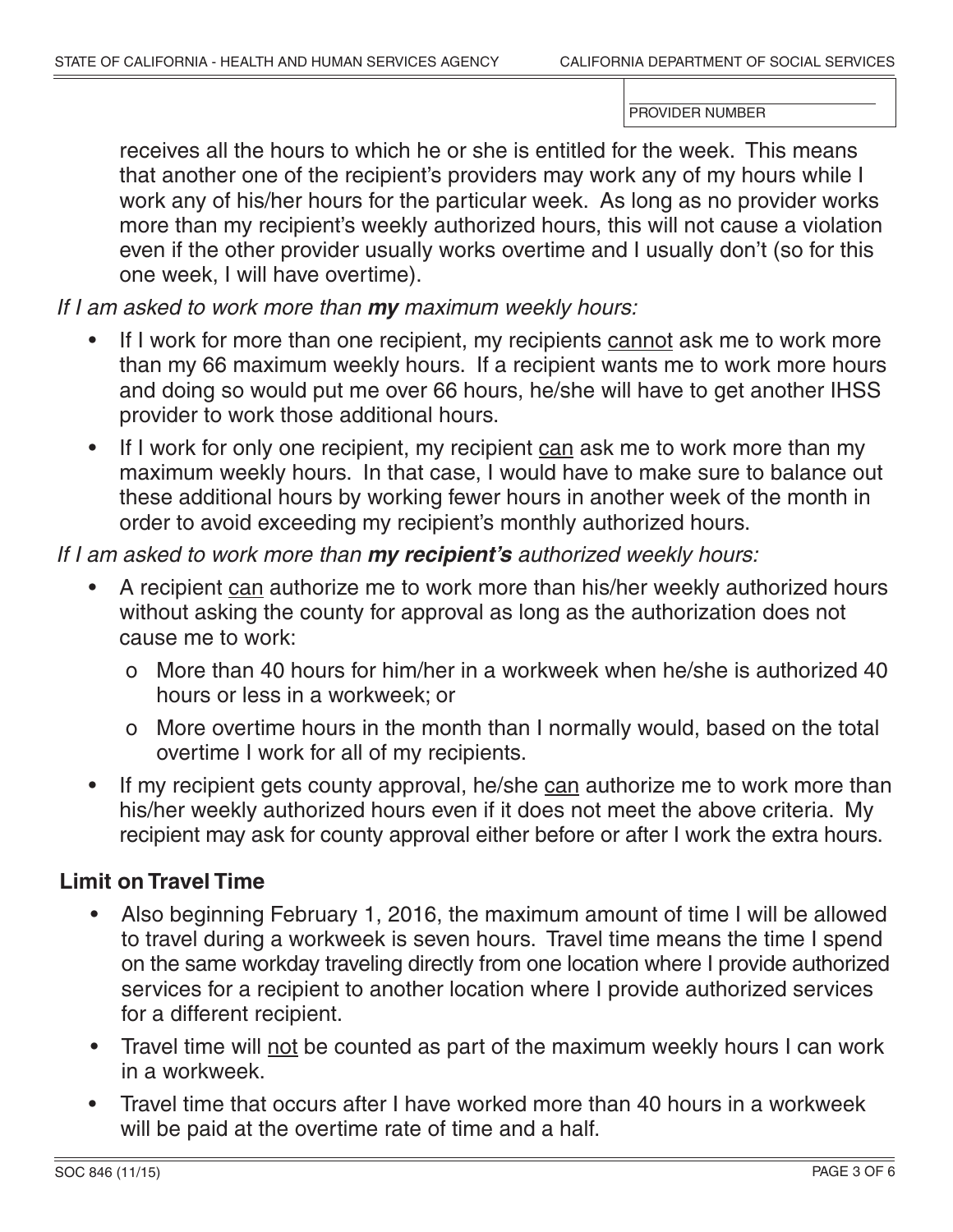### **Violations for Going Over Workweek & Travel Time Limits**

- Beginning May 1, 2016, if I submit a timesheet reporting hours that go over the maximum weekly hours or travel time limits, I will get a violation.
- Each time I do any of the following, I will get a violation:
	- I work more than 40 hours in a workweek for a recipient without the recipient getting approval from the county (when the recipient is authorized to receive 40 hours or less per workweek); or
	- I work more hours than my recipient is authorized to receive in a workweek without getting approval by the county, and this causes me to work more overtime hours in the month than I normally would; or
	- I work for multiple recipients and I work more than 66 hours in a workweek; or
	- I claim more than seven hours travel time in a workweek.
- If I get more than one violation during a particular month, it will only count as one violation.

First Violation **•** My recipient(s) and I will get a notice of the violation with appeal rights information. Second Violation • My recipient(s) and I will get a notice of the second violation with appeal rights information, and I will have the choice of completing a one-time training about the workweek and travel time limits. If I choose to complete this training, I will avoid getting a second violation. However, if I choose not to complete the training within 14 calendar days of the date of my notice, I will get a second violation. Third Violation • My recipient(s) and I will get a notice of the third violation with appeal rights information. I will be suspended as a provider with the IHSS program for three months. Fourth Violation • My recipient(s) and I will get a notice of the fourth violation with appeal rights information. I will be terminated as a provider with the IHSS program for one year.

For each violation I receive, there will be a consequence: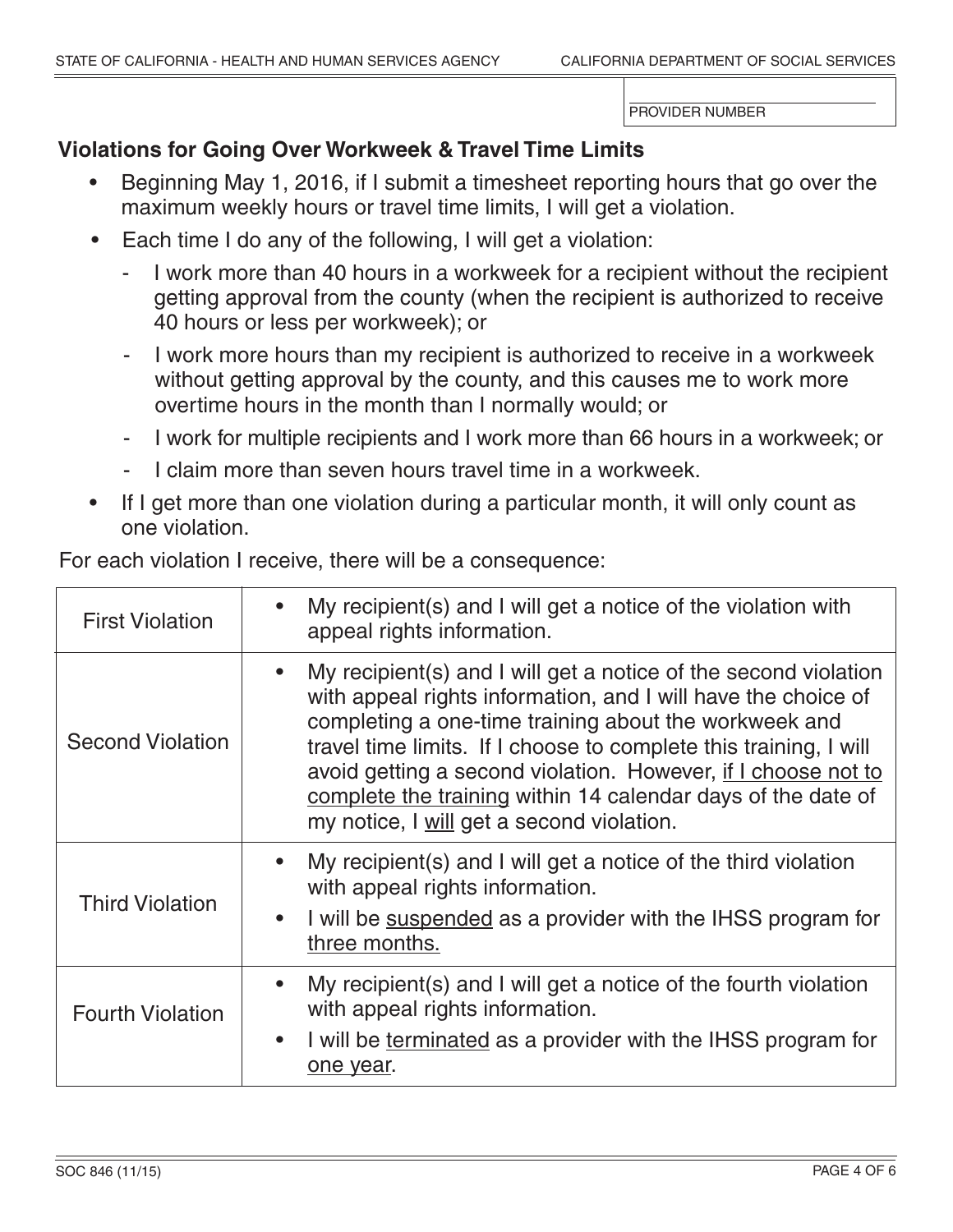- Once I have received a violation, the violation will remain on my record. However, after one year, if I do not receive another violation, the number of violations I have received will be reduced by one. As long as I do not receive any additional violations, each year after the last violation, my number of violations will be reduced by one.
- If I receive a fourth violation and I am terminated as a provider for one year, when the year is up and I apply again to be an IHSS provider, my violations count will be reset to zero.
- If I am terminated as an IHSS provider because I get multiple violations, I can reapply to be an IHSS provider when the one year termination ends and I will have to complete all of the provider enrollment requirements again, including the criminal background check, the provider orientation, and completing all required forms before I can be reinstated.
- 4. I understand that I am required to complete the Employment and Eligibility Verification form (Form I-9), which is kept on file by the recipient. That form states that I have the legal right to work in the United States.
- 5. I understand that I have the option to submit an Employee's Withholding Allowance Certification (Form W-4) to request federal income tax withholding and/or California Employee's Withholding Allowance Certification (Form DE 4) to request state income tax withholding from my wages. I understand that if I do not submit Form W4 and/or DE 4, federal and state income taxes will not be withheld from my wages.
- 6. I understand that authorized IHSS services cannot be performed when the recipient is away from his/her home unless my recipient gets approval for such services from his/her social worker.
- 7. I understand that, in the future, I will receive the IHSS Program Notification Of Recipient Authorized Hours and Services and Maximum Weekly Hours (SOC 2271), that names my recipient(s) and the services I am authorized to perform for each recipient to whom I provide services.
- 8. I will cooperate with state or county staff to provide requested information related to the evaluation of a recipient's IHSS case.